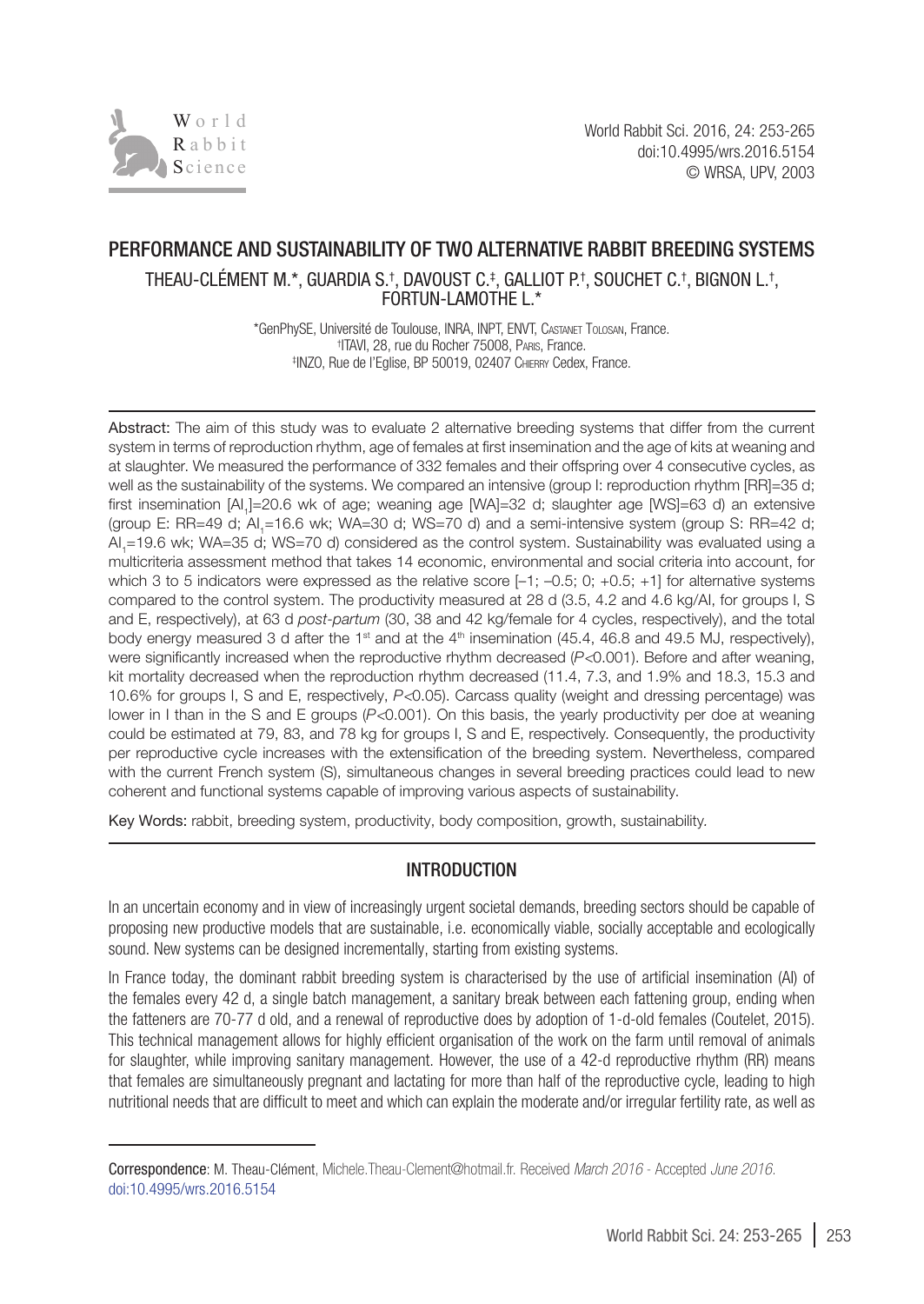the reduced reproductive lifespan (Coutelet, 2015). Indeed, a negative energy balance is unfavourable to fertility and leads to a depletion of body reserves (Fortun-Lamothe *et al.,* 1999; Fortun-Lamothe, 2006).

Two solutions are proposed to improve this situation. The first is based on an extensification of the RR (>42 d) that would be more respectful of the female's reproductive abilities while reducing work pressure (social incentive), and the other is based on an intensification of the RR (<42 d) to improve system productivity and efficiency (economic and environmental incentive). However, husbandry practices generally form a coherent package that meets the constraints of the animal's biology and of the different segments of the supply chain (breeders, farmers, slaughterers, sellers, etc.). Therefore, to improve livestock production systems, it might be necessary to propose several concomitant changes in breeding practices to maintain this consistency.

The objective of this study was to compare 3 breeding systems that differed in terms of RR, age of females at first AI, and age of kits at weaning and at slaughter on rabbit doe productivity and body composition, as well as on kit growth and viability recorded over four successive reproductive cycles, in addition to the quality of the carcasses and meat. However, a new production system must not only be technically feasible and efficient, but its interest and limits in terms of economic, social and environmental criteria should also be evaluated. We therefore assessed the effects of the changes in practices on sustainability using a multicriteria assessment method.

### MATERIALS AND METHODS

All procedures were conducted in accordance with the guidelines for the Care and Use of Animals in Agricultural Research and Teaching (French Agricultural Agency and Scientific Research Agency).

### *Animals, experimental design and reproduction management*

The experiment was performed at the ITAVI experimental farm (Rambouillet, France) using 332 Hyplus rabbit does (Hypharm, Roussay, France). Females were randomly housed in 3 independent rooms according to their weight at 13 wk and subjected to one of the 3 systems (I, S and E systems) described in [Table 1.](#page-1-0) The S system corresponds to the actual dominant rearing practice in France: the females were inseminated for the first time at 19.6 wk and then every 42 d; suckling rabbits were weaned at 35 d of age and slaughtered at 70-77 d of age. In the 2 alternative systems, the RR was modified: it was lower in the I system (35 d) and higher in the E system (49 d). However, the single group management of the reproduction combined with the renewal of reproductive does by adoption of 1-d-old females forced the age at first insemination of young females to be synchronised with the rest of the herd. Concretely, in the E system where AI occurred every 49 d, the future reproductive females, that are adopted at 1-d of age, could be inseminated for the first time at 16.6 or 23.6 wk of age if the herd is managed as a single group. A first AI at 23.6 wk of age increases the lifetime that is not productive and the number of fatty females, therefore, in the E system, the age at first AI was 16.6 wk. In the I system, AI occurred every 35 d and the future reproductive females, that are adopted at 1-d of age, could be inseminated for the first time at 15.6 or 20.6 wk of age if the herd is managed as a single group. Females did not reached puberty at 15.6 wk of age, therefore, in the I system, the age at first AI was 20.6 wk. In the I system, the growing rabbits were weaned at 32 d and slaughtered at 63 d to maintain a sanitary break of at least 3 d between 2 fattening batches. In the E system, rabbits were weaned at 30 d to limit the overlap between pregnancy and lactation.

In the 3 systems, the does were placed under a constant 8 h light/d (between 8 a.m. and 4 p.m.), except for 7 d before each artificial insemination (AI), when a light stimulation was applied (sudden change from 8 h light:16 h dark to 16 h light:8 h dark, light extinction at 24 h). The return to the initial illumination (8 h) occurred gradually over

|                 | Females                 |                      | Kits               |                   |
|-----------------|-------------------------|----------------------|--------------------|-------------------|
| Breeding system | Reproduction rhythm (d) | Age at $1st$ AI (wk) | Age at weaning (d) | Slaughter age (d) |
| Intensive       | 35                      | 20.6                 | 32                 | 63                |
| Semi-intensive  | 42                      | 19.6                 | 35                 |                   |
| Extensive       | 49                      | 16.6                 | 30                 |                   |

<span id="page-1-0"></span>Table 1: Husbandry practices in the three breeding systems.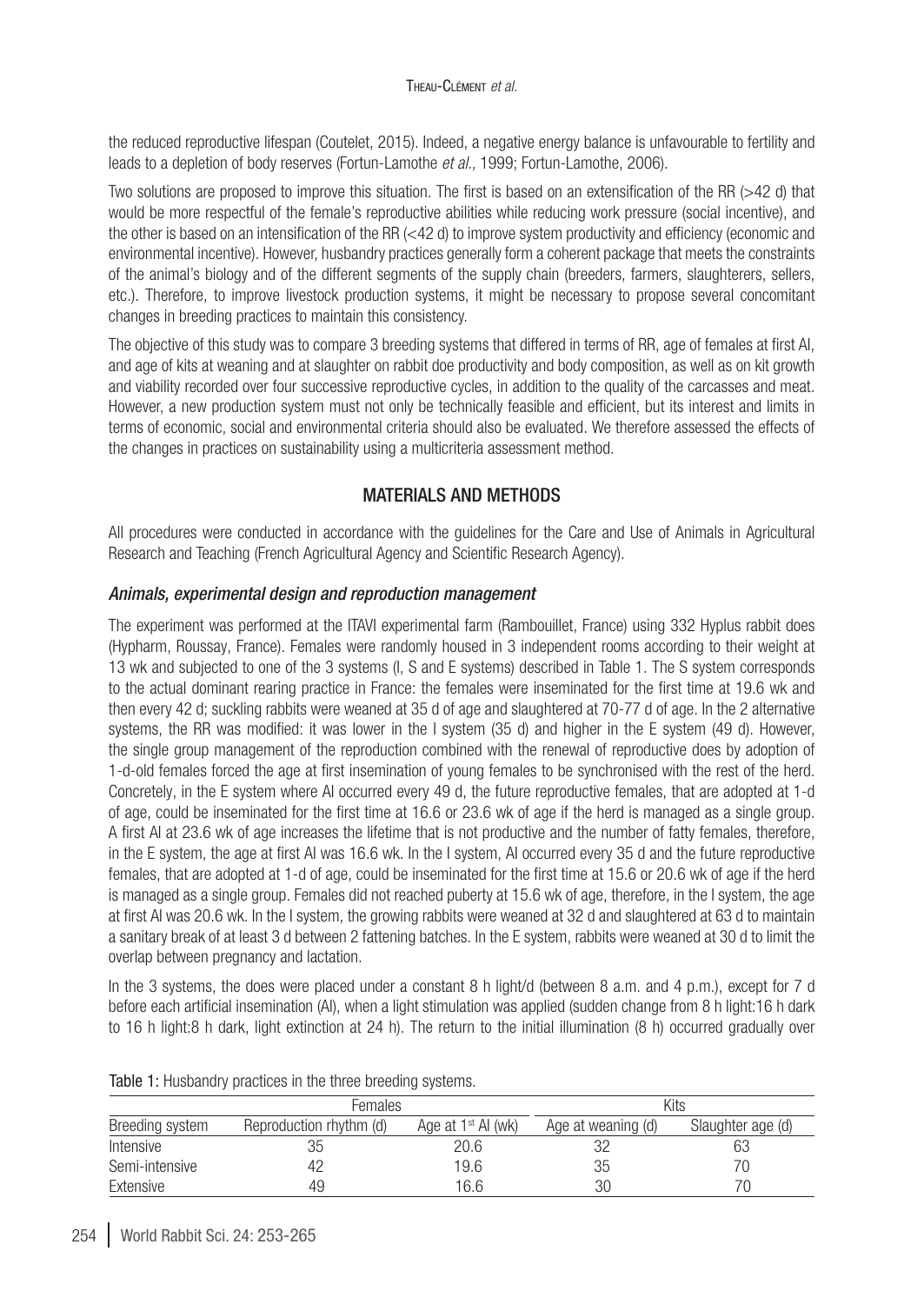4 d from the day of AI. This lighting schedule is intended to maximise fertility (Theau-Clément *et al.,* 1990; Theau-Clément, 2007), as no hormonal treatment was used to induce sexual receptivity. Females were fed *ad libitum,* except nulliparous females and unfertilised ones that were fed 150-160 g/d and fed *ad libitum* for 6 d before AI. Does were only culled for sanitary reasons.

Inseminations were performed using heterospermic pools of bucks from a commercial breed (PS40, Hypharm, Roussay, France). Three days after birth (day 0), litters were standardised to 8 kits for nulliparous, 9 for primiparous and 10 for multiparous does, after removing non-viable (low weight) or surplus kits. Fostering was performed within the room and free nursing was allowed.

Females were weighed at each AI. Litter size was recorded at birth (total born, born alive, stillborn), after fostering at day 21 and day 28, and at weaning. The litters were weighed at birth, day 21, day 28 and weaning. Growing rabbits were individually weighed at day 63. Productivity per cycle or per year (weight of kits/AI, kg) was calculated from these data.

### *Feeding strategy*

Four commercial diets (INZO, Chateau-Thierry, France, except the diet for finishing rabbits: Sanders Nutrition Animale, Pontivy, France) were used during the experiment. Their composition is reported in [Table 2.](#page-2-0) After insemination, does in groups S and E were fed the P diet, which meets the nutritional requirements of pregnant does (digestible energy [DE]: 2580 kcal/kg; crude protein [CP]: 17.3%). During pregnancy and from day 0 to 25, does in group I were fed

|                                          | Diets    |      |                |                |  |  |  |
|------------------------------------------|----------|------|----------------|----------------|--|--|--|
| Item                                     | P        |      | Υ              | F              |  |  |  |
| Ingredients (g/kg)                       |          |      |                |                |  |  |  |
| Wheat                                    | 33       | 101  | $\Omega$       | 15             |  |  |  |
| Barley                                   | 150      | 90   | 42             | 95             |  |  |  |
| Bran and straw                           | 250      | 245  | 271            | 242            |  |  |  |
| Oilseed meal and whole grains            | 319      | 336  | 240            | 188            |  |  |  |
| Molasses                                 | 25       | 30   | 25             | 40             |  |  |  |
| Grape pulp                               | 22       | 0    | 39             | 17             |  |  |  |
| Beet pulp                                | 95       | 87   | 200            | 105            |  |  |  |
| Alfalfa                                  | 80       | 80   | 158            | 280            |  |  |  |
| Rapeseed oil                             | $\Omega$ | 5    | $\overline{0}$ | 5              |  |  |  |
| <b>Minerals</b>                          | 16       | 17   | 5              | 6              |  |  |  |
| Amino acids                              | 4        | 4    | $\Omega$       | $\overline{c}$ |  |  |  |
| Additives                                | 6        | 6    | 20             | 5              |  |  |  |
| Chemical composition <sup>1</sup>        |          |      |                |                |  |  |  |
| Crude protein (g/kg)                     | 173      | 175  | 152            | 155            |  |  |  |
| Ash (g/kg)                               | 74       | 75   | 82             | 77             |  |  |  |
| Starch (g/kg)                            | 164      | 173  | 92             | 124            |  |  |  |
| Fat (g/kg)                               | 30       | 33   | 27             | 32             |  |  |  |
| Acid detergent fibre (g/kg)              | 186      | 179  | 234            | 209            |  |  |  |
| Neutral detergent fibre (g/kg)           | 327      | 312  | 386            | 345            |  |  |  |
| Acid detergent lignin (g/kg)             | 51       | 46   | 60             | 5.3            |  |  |  |
| Lysine (g/kg)                            | 8.7      | 8.1  | 6.3            | 6.8            |  |  |  |
| Methionine + Cysteine $(g/kg)$           | 6.8      | 6.9  | 5.3            | 5.5            |  |  |  |
| Digestible energy (kcal/kg) <sup>2</sup> | 2580     | 2650 | 2300           | 2445           |  |  |  |

<span id="page-2-0"></span>Table 2: Ingredients and chemical composition of diets*.*

1 Calculated according to the tables of ingredients (Sauvant *et al.,* 2004), unless digestible energy.

2 Calculated according to Maertens *et al.* (2002).

P (pregnant): diet formulated to meet the needs of pregnant does. L (lactating): diet formulated to meet the needs of lactating does.

Y (young): diet formulated to meet the needs of young rabbits. F (fattening): diet formulated to meet the needs of fattening rabbits.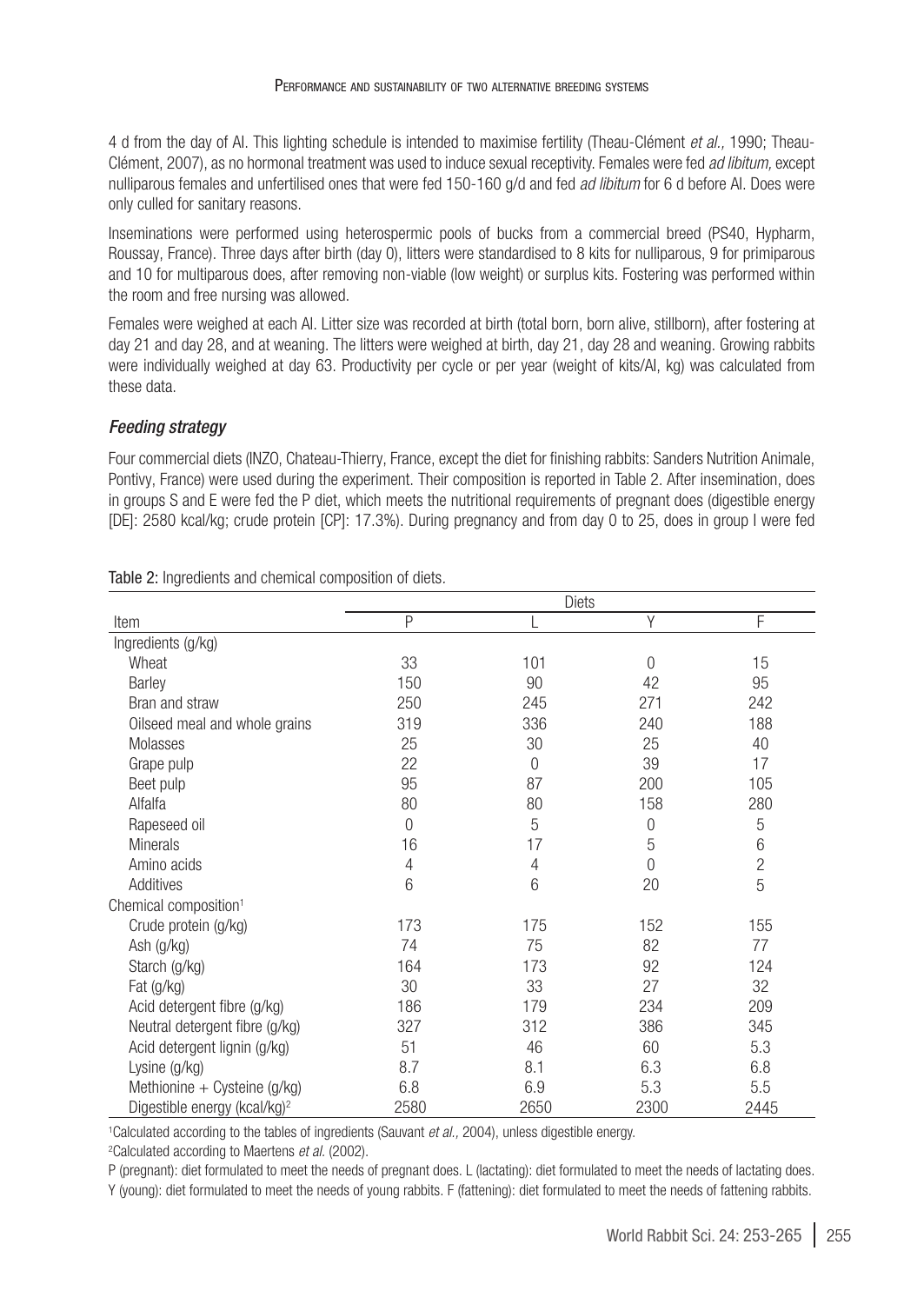the L diet formulated to meet the nutritional needs of lactating does (DE: 2650 kcal/kg; CP: 17.5%). Indeed, the nutritional needs of females in the I system are very high due to intensive RR, which leads to a long period of overlap between pregnancy and lactation. In the 3 groups, all the does from day 25 of lactation to weaning (day 32, 35 or 30 in groups I, S and E, respectively; [Table 1](#page-1-0)) and the kits from day 25 to 49 of age were fed the Y diet formulated to meet the nutritional needs of young rabbits (DE: 2300 kcal/kg; CP: 15.2%). From day 49 to slaughter, rabbits in the 3 groups were fed the F diet formulated to meet the nutritional needs of finishing rabbits (DE: 2445 kcal/kg; CP: 15.5%). Kits were fed *ad libitum* except if digestive problems occurred in a cage (2 dead rabbits). In this case, they were restricted to 80% of *ad libitum* feed intake. No antibiotics were used during the experiment.

### *Body composition and meat quality*

The evolution of the total body energy (MJ/animal) between 17.6 wk and the 4<sup>th</sup> AI was measured on a sample of females fertile at each previous cycle (n=63 and n=73, respectively), applying the method of Nicodemus *et al.* (2009) using a quantum II device (Model BIA-101, RJL Systems, Detroit, MI USA). Briefly, the body of rabbits is traversed by a low intensity alternating current (frequency: 50 kHz, intensity: 425 µA) using 2 electrodes, one at 4 cm from the base of the ear and the other at 4 cm from the base of the tail, to measure an impedance value.

Age at weaning and at slaughter differed between systems, thus making it necessary to control the consequences of changes in breeding practices on the quality of carcasses and meat. Meat quality measurements were taken in kits from the 3<sup>rd</sup> reproductive cycle of the does. In each group, 100 rabbits were slaughtered at day 63 (I group) or day 70 (S and E groups). Rabbits were weighed and sexed before slaughtering. After 24 h of chilling, carcasses were weighed and the dressing percentages were calculated. Perirenal fat was weighed and the carcasses were then divided into fore parts and hind parts (between the last thoracic and the first lumbar vertebra; Blasco and Ouhayoun, 1993) to calculate the hind part/fore part ratio. Meat pH was measured 24 h *post mortem* in the lumbar region (*Longissimus dorsi lumborum,* LM) and in the right hind legs (*Biceps femoris*, BF) with a glass penetrating electrode (Mettler Toledo). Meat colour was assessed on the surface of fresh cut LM (first lumbar vertebra) and on the surface of the BF on the basis of L\* (lightness), a\* (redness) and b\* (yellowness) scales using a Minolta Chroma Meter (CR 300, Minolta, Osaka, Japan).

### *Sustainability assessment*

The conceptual framework to evaluate the sustainability of the breeding system was adapted from the work of Fortun-Lamothe *et al.* (2012). These authors have developed a conceptual framework to evaluate the sustainability of commercial rabbit rearing units. However, some sustainability criteria are difficult to assess in experimental conditions. Indeed, in research conditions, the cost or time of labour (specific work-related experiments) and financial constraints (amortisation) are not representative of the field conditions. Thus, the alternative systems were evaluated in terms of 14 sustainability criteria [\(Table 3](#page-4-0)): 5 based on economic criteria (economic viability, labour efficiency, efficiency of the production process, control of added-value, transmissibility), four on the basis of environmental criteria (production of renewable resources, energy use, biomass use, land link, biodiversity) and 5 based on social criteria (working conditions, work hardship, product quality, living conditions and animal welfare, breeding practices and animal welfare). The methodological framework was adapted from Coudurier *et al.* (2015). Briefly, each criterion was evaluated on the basis of 3 to 5 indicators measured or assessed during the reproductive period and/or the fattening period in the 3 systems (I, S and E). Most of the indicators corresponded to zootechnical performances described above (mortality, productivity, growth, meat quality, etc.). Some other indicators are specific to the sustainability evaluation. For example, the feed costs  $(E)$  or feed conversion ratio were estimated taking feed intake measured globally into account (reproduction and fattening) per breeding room (kg), per cycle and feed price (€), or per weight of fatteners at slaughter age (kg), respectively. Efficiency of work was evaluated by combining productivity and working time (h) measured globally per cycle for feeding, cleaning and other breeding activities. Transmissibility concerned the need for specific investment (material or building) and flexibility. Energy use (kWh) was evaluated on the basis of lighting, ventilation and cleaning time (h) per breeding room. Biomass use was assessed on the basis of feed intake (kg) and litter use (kg). Working conditions referred to batch or sanitary break duration, number or duration of breeding activities. Work hardship was evaluated on the basis of work posture for feeding and other breeding activities, as well as the atmosphere in the breeding room. As for animal welfare, indicators of growth and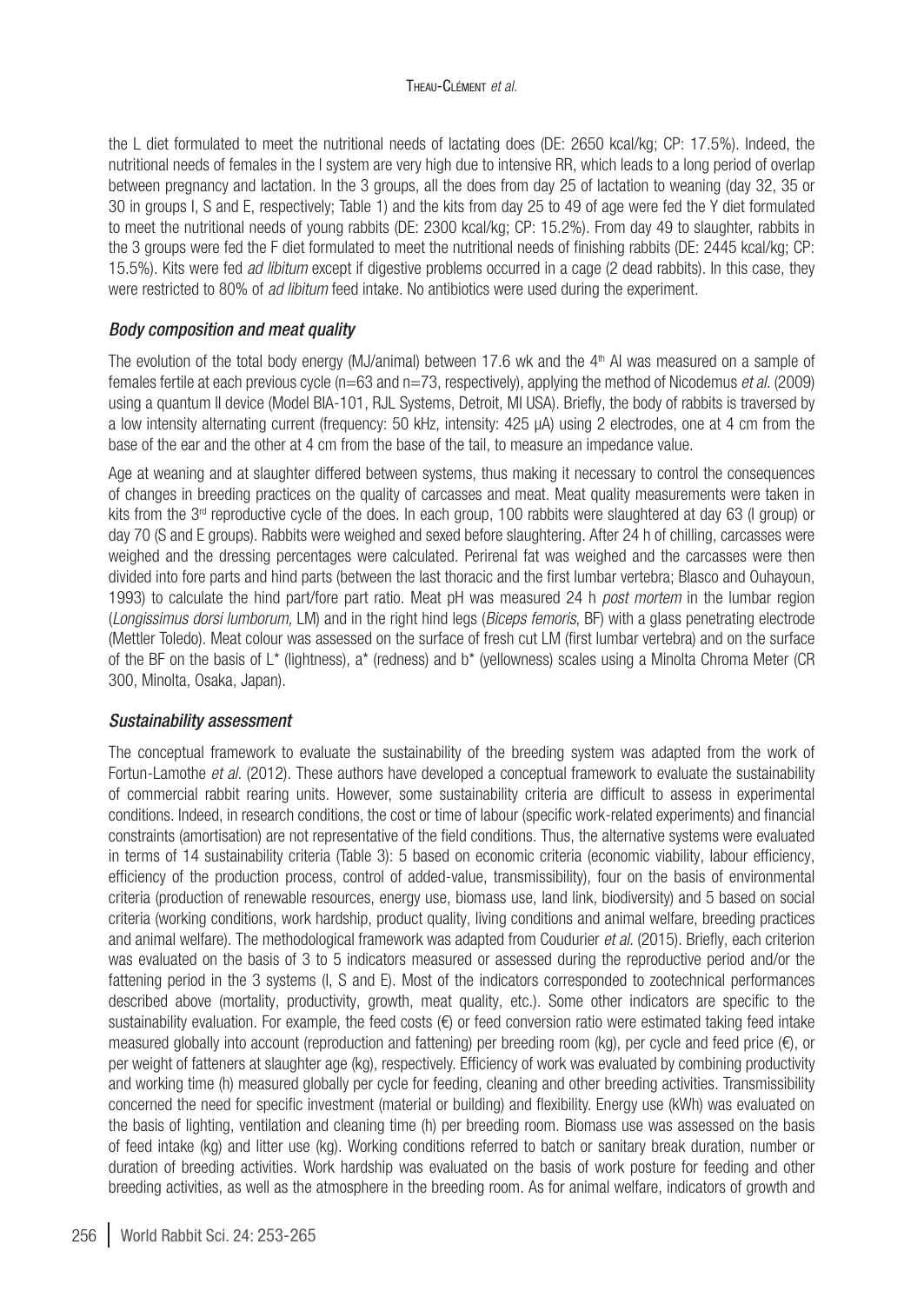|                                                 |                                                                                                                       |                       | Score of the Score of the |
|-------------------------------------------------|-----------------------------------------------------------------------------------------------------------------------|-----------------------|---------------------------|
|                                                 |                                                                                                                       | Intensive             | Extensive                 |
| Sustainability objectives<br>Economic dimension | Sustainability objectives                                                                                             | system                | system                    |
| Economic viability                              | Production (kg of rabbit weaned rabbit/yr)                                                                            | $-0.5$                | $-0.5$                    |
|                                                 | Feed cost (€/kg)                                                                                                      | $+1$                  | $+0.5$                    |
|                                                 | Fossil energy use (lighting, ventilation and cleaning time, h)                                                        | $\Omega$              | $\Omega$                  |
| Labour efficiency                               | Productivity (kg of rabbit sold/yr)                                                                                   | $-0.5$                | $-0.5$                    |
|                                                 | Working time for feeding (h/batch)                                                                                    | 0                     | $\mathbf 0$               |
|                                                 | Working time for breeding activity other than feeding (h/batch)                                                       | 0                     | $\theta$                  |
|                                                 | Number of batches/yr                                                                                                  | $+1$                  | $-1$                      |
| Process efficiency                              | Feed conversion ratio                                                                                                 | $\Omega$              | $+0.5$                    |
|                                                 | Mortality (%)                                                                                                         | $-1$                  | $+0.25$                   |
|                                                 | Productivity (No. rabbit/IA)                                                                                          | $-1$                  | $+1$                      |
|                                                 | Weight of rabbits at weaning and slaughter age (kg)                                                                   | $-1$                  | $+1$                      |
|                                                 | Fossil energy use (lighting, ventilation and cleaning time, h)                                                        | 0                     | 0                         |
| Control of added-value Feed autonomy (%)        |                                                                                                                       | 0                     | $\mathbf 0$               |
|                                                 | Autonomy for renewal (%)                                                                                              | 0                     | $\mathbf 0$               |
|                                                 | Control of selling price (% direct selling or short)                                                                  | $\Omega$              | 0                         |
|                                                 | Feed cost (€/kg)                                                                                                      | $+1$                  | $+0.5$                    |
| Transmissibility                                | Specific investment for material $(\epsilon)$                                                                         | 0                     | $\mathbf 0$               |
|                                                 | Specific investment for housing room or building $(\epsilon)$<br>Flexibility of infrastructures (use for other goals) | 0<br>0                | 0<br>$\mathbf 0$          |
|                                                 | Sanitary break duration (j)                                                                                           | $-1$                  | 0                         |
| Environmental dimension                         |                                                                                                                       |                       |                           |
| Energy use                                      | Lighting of building time (h)                                                                                         | 0                     | 0                         |
|                                                 | Cooling and heating time of building (h)                                                                              | 0                     | 0                         |
|                                                 | Specific equipment use (h)                                                                                            | 0                     | 0                         |
|                                                 | Building cleaning time (h)                                                                                            | 0                     | 0                         |
|                                                 | Distance between livestock unit and feed supply (km)                                                                  | 0                     | 0                         |
| Biomass use                                     | Feed consumption (kg)                                                                                                 | 0                     | $+0.5$                    |
|                                                 | Litter use (kg)                                                                                                       | 0                     | 0                         |
|                                                 | Biomass produced (kg)                                                                                                 | 0                     | 0                         |
| Land link                                       | Distance between livestock and feed supply (km)                                                                       | 0                     | 0                         |
|                                                 | Distance between livestock unit and renewing animals (km)                                                             | 0                     | 0                         |
|                                                 | Distance between livestock unit and litter production (km)                                                            | 0                     | 0                         |
|                                                 | Distance between livestock unit and spreading of manure (km)                                                          | 0                     | 0                         |
| Biodiversity                                    | Animal diversity (No.)                                                                                                | 0                     | 0                         |
|                                                 | Diversity of the soil fauna (No.)                                                                                     | 0                     | 0                         |
|                                                 | Diversity of herb layer on rangelands (No.)<br>Diversity of shrub layer on rangelands (No.)                           | 0<br>$\boldsymbol{0}$ | 0<br>$\boldsymbol{0}$     |
|                                                 | Quality of rangelands (% degraded area)                                                                               | 0                     | 0                         |
| Social dimension                                |                                                                                                                       |                       |                           |
| Working conditions                              | Batch duration (d)                                                                                                    | $-1$                  | $+1$                      |
|                                                 | Handling of animals each batch (No.)                                                                                  | $\mathbf 0$           | 0                         |
|                                                 | Daily working (h)                                                                                                     | 0                     | 0                         |
|                                                 | Sanitary break duration (d)                                                                                           | $-1$                  | $+0.5$                    |

<span id="page-4-0"></span>Table 3: Indicators used to evaluate sustainability and scores obtained by the 2 alternative systems.

*Table 3, continue in next page*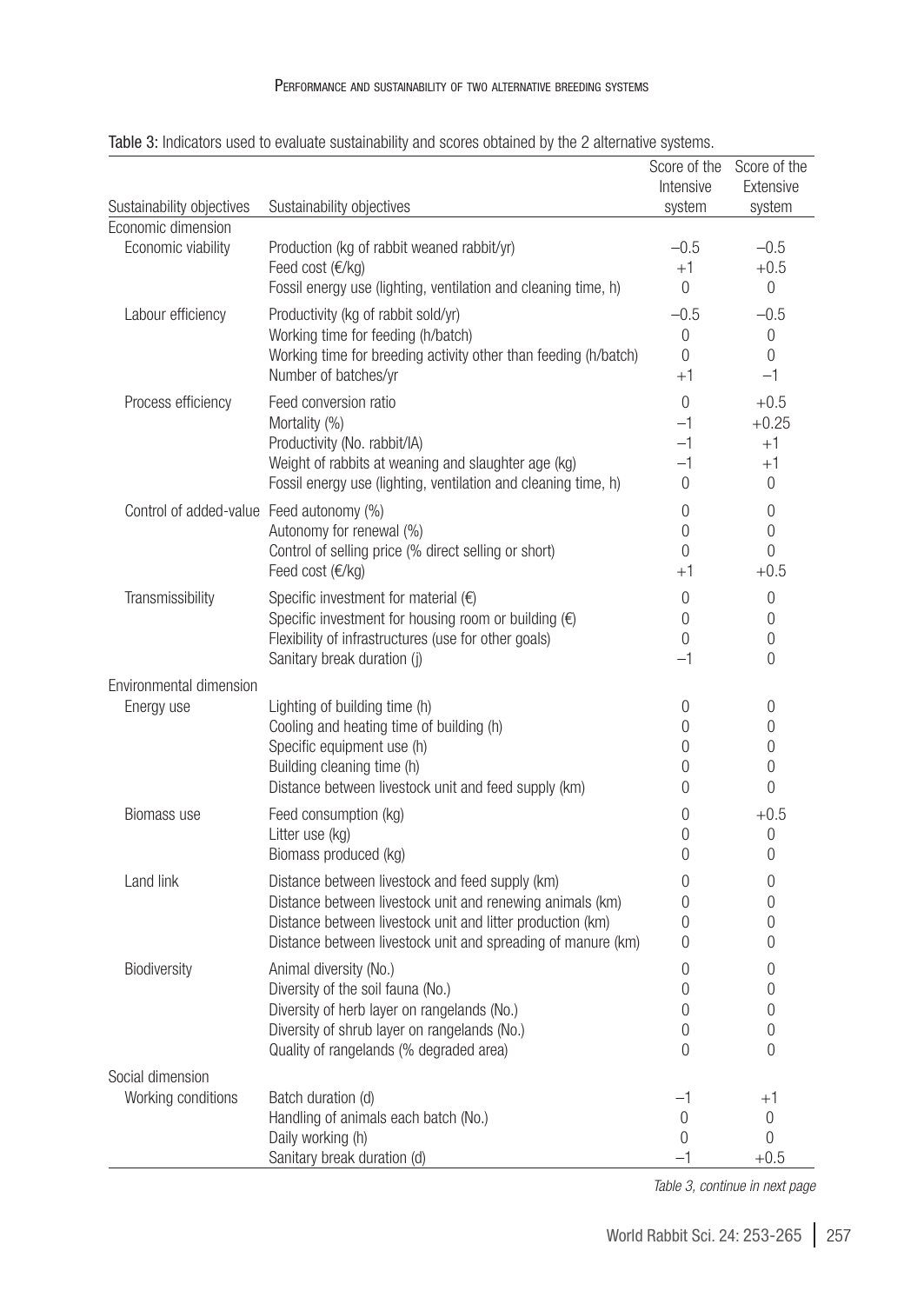| Social dimension                  |                                                                                                                                                                                                                                              |           |              |
|-----------------------------------|----------------------------------------------------------------------------------------------------------------------------------------------------------------------------------------------------------------------------------------------|-----------|--------------|
| Work hardship                     | Painful posture for food (h/d)<br>Painful posture for animal handling (h/batch)<br>Exposure to degraded ambiance: odour, humidity (h/d)                                                                                                      |           |              |
| Quality of products               | Variability of products (% at slaughter)<br>Animal live weight (kg)<br>Dressing percentage (%)<br>Fatness (%)<br>Downgrading rate at slaughter (%)                                                                                           |           |              |
| Animal living                     | Life on wired cage (% of life)<br>Conditions and welfare Natural lighting (% of life)<br>Possibility of expression of natural behaviour (yes/no)<br>Protection against climatic hazards (yes/no)<br>Enrichment of living environment (ye/no) |           | 0            |
| Breeding practices<br>and welfare | Mortality (%)<br>Legs health (score)<br>Ad libitum feeding (% life)<br>Handling (No./animal)                                                                                                                                                 | <b>ND</b> | $+0.5$<br>ND |

#### *Table 3, continue from previous page*

ND: not determined.

mortality were supplemented with quantitative indicators (feet injuries, relative length of life indoors and in wire cages or *ad libitum* feeding) and qualitative indicators related to the living environment (enrichment, light, natural behaviour). The land link was evaluated on the basis of the origin of feed and the space allotted to animals, litter and manure spading. The indicators were transformed (quantitative indicators) into or expressed (qualitative indicators) in scores according to the following scale:  $[-1; -0.5; 0; +0.5; +1]$  depending on whether innovations (I or E system) had a strongly negative (such as –2 standard deviation for quantitative data), moderately negative, zero, moderately positive or strongly positive (such as +2 standard deviation for quantitative data) effect for the indicator compared to the control system (S). The score of each indicator was then aggregated within criteria so that each criterion is expressed with a score between  $-1$  and  $+1$ .

### *Statistical analysis*

All data were analysed using the Statistical Analysis Systems Institute Package (SAS, 2012) except data on meat quality, which were analysed using the Statview® software program, version 5 (Abacus Concepts, Berkeley, CA, USA). Live weight, litter size, body composition, productivity (kg/AI) and fertility (kindling rate) considered as a Bernouilli variable (range 0-1), were submitted to an analysis of variance taking the fixed effect of the breeding system (3 levels: I, S and E), the parity at insemination (3 levels: nulliparous, primiparous, and multiparous of the  $3<sup>th</sup>$  and  $4<sup>th</sup>$  cycle), and the interaction into account. Since kits were not identified individually at weaning, the individual weight at day 63 was analysed using the single effect of the breeding system. Carcass and meat quality data were subjected to analysis of variance using 2 fixed effects (breeding system: 3 levels; sex: 2 levels) and their interaction. When significant, means between treatments were compared using the Bonferroni test. Mortality of reproductive does and kits was analysed using a Chi square test.

Sustainability was assessed using descriptive analysis. No statistical tests were performed, as some indicators were measured with one data item per system (i.e., energy use, working time) or using qualitative data.

### RESULTS AND DISCUSSION

### *Doe mortality*

For groups I, S and E, respectively, 94, 108 and 90 does were introduced into each room at the 1<sup>st</sup> AI. Just before the 4<sup>th</sup> AI, 10, 15 and 15 were added to replace those that had died or were culled. The mortality rate of females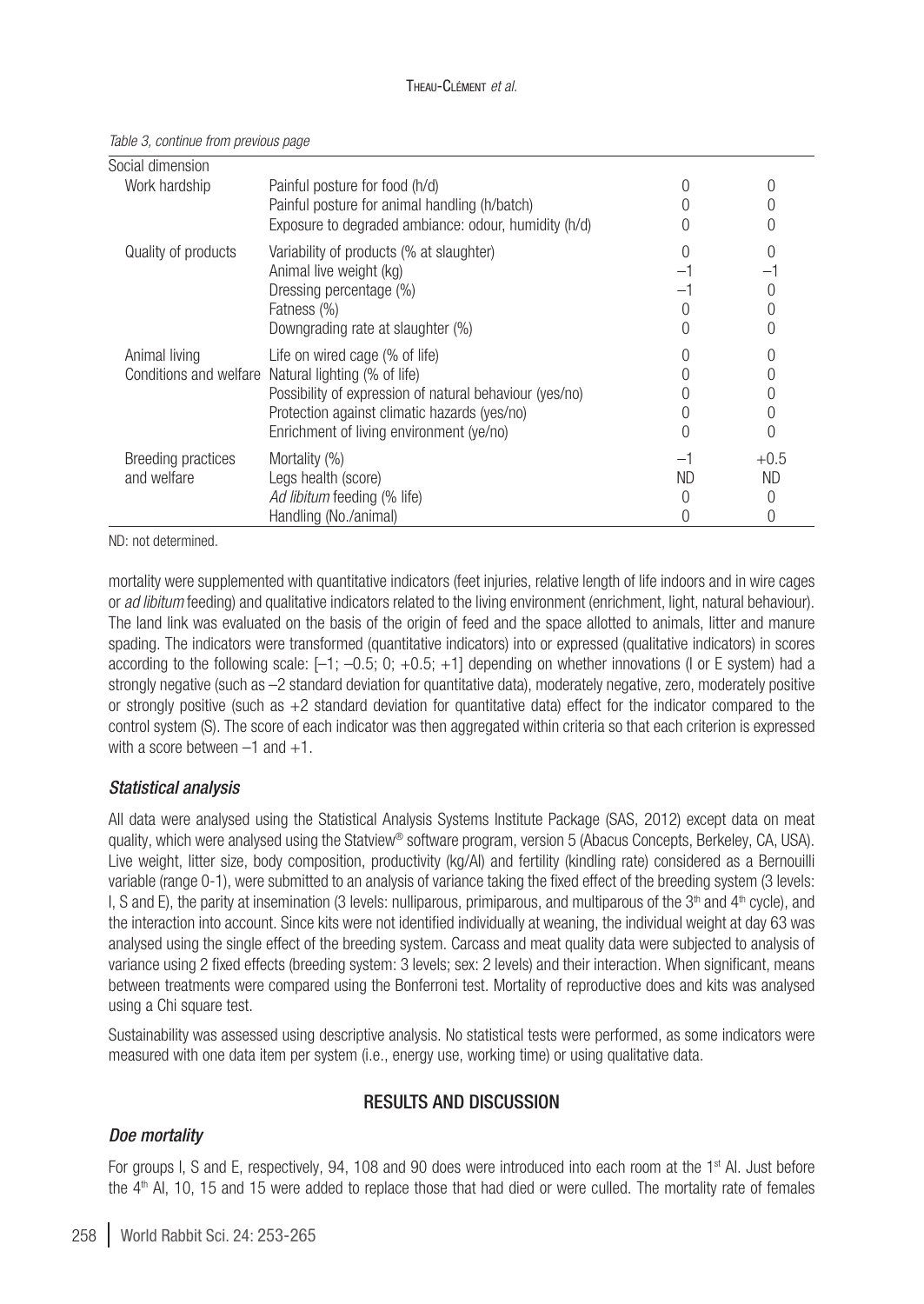from the  $1<sup>st</sup>$  to the 4<sup>th</sup> AI did not differ significantly according to breeding system (19.2, 20.3 and 20.0%, for groups I, S and E, respectively).

#### *Weight and body composition of does*

The weight of does at insemination was significantly lower for group I [Table 4](#page-7-0)). The weight of does significantly increased with parity. An interaction between the breeding system and parity was observed. On one hand, the weight of nulliparous does was significantly lighter in group E (subclass means of 3489 *vs.* 3709 and 3698 g, respectively, in groups I and S; *P*<0.001). This can be linked to their younger age at the 1<sup>st</sup> AI (16.6 *vs.* 19.6 and 20.6 wk of age in groups I, S and E, respectively). On the other, the mean weights at AI were lower for primiparous and multiparous does in group I (4307 *vs.* 4516 and 4514 g and 4461 *vs.* 4698 and 4782 g, respectively, in groups S and E). These results are in agreement with those of Pascual *et al.* (2013), who showed that the total body energy of rabbit does increases from the 1<sup>st</sup> AI to the 4<sup>th</sup> AI (34.8 *vs.* 59.4 MJ, [Figure 1](#page-6-0)b). Parigi-Bini and Xiccato (1993) observed large energy losses (28%) by primiparous does during lactation due to largely simultaneous requirements for lactation, body growth and pregnancy. At the 4th AI, the total energy of fertile does' bodies was the lowest in group I compared to the 2 other groups (55.11 *vs.* 59.88 and 64.18 MJ for groups I, S and E, respectively; [Figure 1](#page-6-0)c). This is probably the consequence of an energy deficit associated with intensive reproductive rhythm (Fortun-Lamothe, 2003). Therefore, the feeding strategy used here, based on the use of a high-energy diet for females submitted to the more intensive system (I system), failed to guarantee them a good body condition. Moreover, Feugier and Fortun-Lamothe (2006) demonstrated that limiting the nutritional requirement of females by shortening the length of superposition between lactation and pregnancy reduces body fat mobilisation in primiparous does.

#### *Reproductive performance*

The average fertility during the experiment was 74.2%, which is not far from that found in French rabbit farms (82.9%, Coutelet, 2014), considering that no hormonal stimulation was used to induce oestrus, nor dam-litter separation before AI, particularly for the intensive group. For the 4 reproductive cycles, the fertility was lowest in group I compared to the 2 other groups (65.9±47.3 *vs.* 76.6±42.4 and 80.0±40.4%, in groups I, S and E; [Table 4\)](#page-7-0). This result is in agreement with previous results (Theau-Clément *et al.,* 1990, 2000; Blocher and Franchet, 1990; Theau-Clément and Roustan, 1992; Theau-Clément, 2007). The lighting schedule used here was therefore not sufficient to enhance the fertility of females in the I system (RR of 35 d; Theau-Clément *et al.,* 1990; Theau-Clément, 2007).

[Figure 1a](#page-6-0) highlights the breeding system×parity interaction. The kindling rate significantly decreased for group I throughout the experiment (48.2 *vs.* 78.2 and 90.1% in groups I, S and E, respectively), which could be linked to their poorer body condition ([Figure 1c](#page-6-0)).

At birth, litter size was lower in group I (9.7±3.3 *vs.* 10.3±3.6 and 10.5±3.4 born alive for groups I, S and E, respectively; [Table 4\)](#page-7-0). The total born number increased with parity and, consequently, with the doe's age. At birth, at day 28 (after standardisation at day 3) and at weaning (age varying with the breeding system), the number of kits was the highest in group E (10.5, 8.9 and 8.8, respectively) and the lowest in group I (9.7, 8.1 and 7.8), but the litter size



<span id="page-6-0"></span>Figure 1: Fertility (a), number of kits at 28 d (b) and total energy measured at 17.6 wk (nulliparous) and at the  $4<sup>th</sup>$  AI (multiparous; c) according to breeding system and parity. Intensive:  $\rightarrow \rightarrow$ . Semi-intensive:  $-\rightarrow$ . Extensive:  $-\rightarrow$ .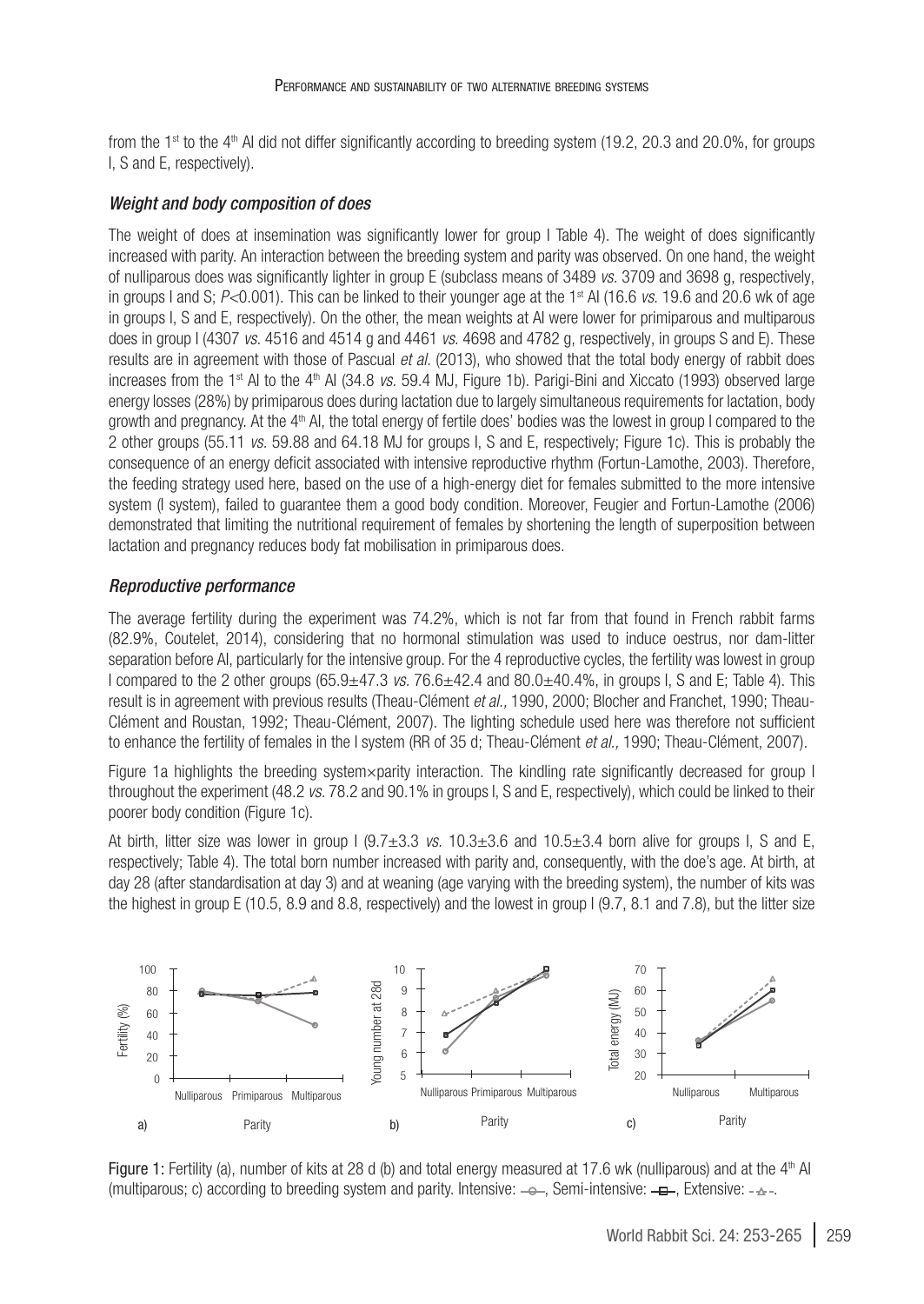|                      |      | Al weight          | Fertility         | Total             | <b>Born</b>       |                  |                  | Litter size at            |                  | Total energy <sup>1</sup> |
|----------------------|------|--------------------|-------------------|-------------------|-------------------|------------------|------------------|---------------------------|------------------|---------------------------|
|                      | No.  | $\left( 9 \right)$ | $(\%)$            | born              | alive             | Stillborn        | 21d              | 28d                       | Weaning          | (MJ)                      |
| Average              | 1065 | 4189               | 74.2              | 10.6              | 10.0              | 0.6              | 8.8              | 8.3                       | 8.1              | 47.9                      |
| <b>RMSD</b>          |      | 361                | 42.8              | 3.1               | 3.2               | 1.7              | 0.8              | 1.1                       | 1.5              | 7.2                       |
| Breeding system (BS) |      |                    |                   |                   |                   |                  |                  |                           |                  |                           |
| Intensive            | 338  | 4159a              | 65.9 <sup>a</sup> | 10.3 <sup>a</sup> | 9.7 <sup>a</sup>  | 0.7              | 8.8              | 8.1 <sup>a</sup>          | 7.8 <sup>a</sup> | 45.4 <sup>a</sup>         |
| Semi-intensive       | 401  | 4304 <sup>b</sup>  | 76.6 <sup>b</sup> | 10.9 <sup>b</sup> | 10.3 <sup>b</sup> | 0.7              | 8.8              | $8.4^{b}$                 | 8.1 <sup>b</sup> | 46.8 <sup>ab</sup>        |
| Extensive            | 326  | 4261 <sup>b</sup>  | 80.0 <sup>b</sup> | 11.1 <sup>b</sup> | $10.5^{b}$        | 0.7              | 8.9              | 8.9 <sup>c</sup>          | 8.8 <sup>c</sup> | $49.5^{b}$                |
| P-value              |      | < 0.001            | < 0.001           | 0.016             | 0.014             | <b>NS</b>        | <b>NS</b>        | < 0.001                   | < 0.001          | < 0.001                   |
| Parity (P)           |      |                    |                   |                   |                   |                  |                  |                           |                  |                           |
| <b>Nulliparous</b>   | 416  | 3632 <sup>a</sup>  | 77.8              | 8.9 <sup>a</sup>  | 8.5 <sup>a</sup>  | 0.4 <sup>a</sup> | 7.9 <sup>a</sup> | 6.9 <sup>a</sup>          | 6.4 <sup>a</sup> | 34.8 <sup>a</sup>         |
| Primiparous          | 327  | 4446 <sup>b</sup>  | 72.6              | 11.4 <sup>b</sup> | 11.0 <sup>b</sup> | 0.6 <sup>a</sup> | 8.8 <sup>b</sup> | 8.7 <sup>b</sup>          | $8.5^{b}$        |                           |
| <b>Multiparous</b>   | 322  | 4646c              | 72.2              | 11.9 <sup>c</sup> | 11.0 <sup>b</sup> | 1.0 <sup>b</sup> | 9.9 <sup>c</sup> | 9.8 <sup>c</sup>          | 9.8 <sup>c</sup> | 59.7 <sup>b</sup>         |
| P-value              |      | < 0.001            | <b>NS</b>         | < 0.001           | < 0.001           | 0.002            | < 0.001          | < 0.001                   | < 0.001          | < 0.001                   |
| $BS \times P$        |      | P<0.001 P<0.001    |                   | <b>NS</b>         | ΝS                | <b>NS</b>        |                  | $P=0.056 P<0.001 P<0.001$ |                  | P< 0.001                  |

<span id="page-7-0"></span>Table 4: Influence of breeding system and parity of does on their reproductive performance and body composition.

RMSD: root-mean square deviation. AI: artificial insemination. NS: *P*>0.05. Within columns, means with different letters are significantly different at P<0.05. <sup>1</sup>Total energy was measured at 17.6 wk and at the 4<sup>th</sup> AI.

increased as parity increased. [Figure 1](#page-6-0)b highlights the fact that litter size is strongly dependent on parity; nulliparous does in group E had the highest litter size at day 28 and at weaning, whereas nulliparous does in group I had the lowest litter size. This result is surprising and interesting because the does in group E had been inseminated at the earliest age (16.6 wk) and are therefore the lightest does at the time of the first AI, whereas they produced the highest number of young rabbits at 28 d and at weaning. This result is in opposition to that of Rommers *et al.* (2004) who underlined the relevance of the maturity level of young rabbit does at the time of first mating. This raises the question of the optimal age of rabbit does at the first insemination in current breeding systems, as well as that of genetic lines.



<span id="page-7-1"></span>Figure 2: At day 28, average weight (a) and productivity (b) according to breeding system and parity. Intensive:  $\leftarrow$ , Semi-intensive:  $\leftarrow$ , Extensive:  $\leftarrow$ .

### *Kit growth and mortality*

At birth, the average weight of kits did not vary according to breeding system ([Table 5](#page-8-0)). The average weight of kits at day 21 and 28 was highest in group I. This result can best be explained by the more energetic diet given in group I to meet the high nutritional needs associated with the intensive reproduction rhythm.

At weaning, due to their older age (35 d), kits in group S were heavier than those in groups I and E. The individual weight at day 63 decreased with the extensification of the reproductive rhythm (2284, 2201 and 2182 g, respectively, for groups I, S and E). During the pre-weaning period, the growth rate of kits produced by nulliparous does was lower than kits produced by older does. Nevertheless, an interaction between breeding system and parity was particularly observed at day 28 (*P<*0.001), which was more evident in primiparous and multiparous groups than in nulliparous ones [\(Figure 2](#page-7-1)a). The average weight of suckling rabbits at 28 d was higher for group I (primiparous: 756 *vs.* 693 *vs.* 679 g; and multiparous: 724 *vs.* 661 and 669 g, respectively, for groups I, S and E). This result could be explained by the higher energy content of the diet offered to the females in group I ([Figure 2](#page-7-1)a), the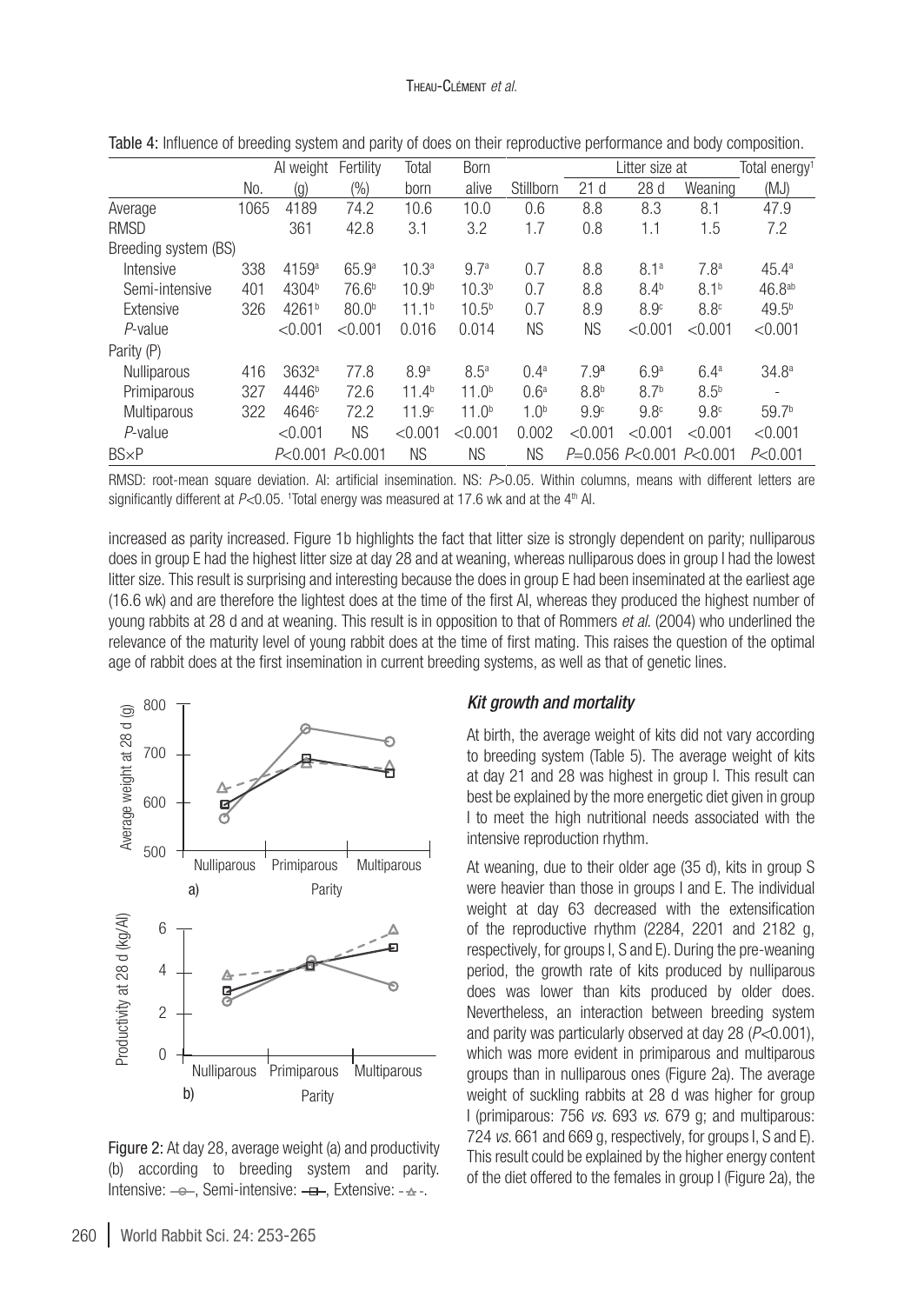|                       |      |                   | Average weight of kits |                   |                      | Individual        |                   | Productivity of females |  |
|-----------------------|------|-------------------|------------------------|-------------------|----------------------|-------------------|-------------------|-------------------------|--|
|                       |      | <b>Birth</b>      | 21d                    | 28d               | Weaning <sup>1</sup> | weight at         | 28d               | Weaning                 |  |
|                       | No.  | (g)               | (g)                    | $\left( 9\right)$ | (g)                  | day $63$ (g)      | (kg/Al)           | (kg/A)                  |  |
| Average               | 1065 | 63.8              | 403                    | 654               | 841                  | 2214              | 3.98              | 4.94                    |  |
| <b>RMSD</b>           |      | 10.1              | 44                     | 74                | 102                  | 302               | 2.62              | 3.34                    |  |
| Breeeding system (BS) |      |                   |                        |                   |                      |                   |                   |                         |  |
| Intensive             | 338  | 64.4              | 417 <sup>c</sup>       | 682 <sup>b</sup>  | 856 <sup>b</sup>     | 2284c             | 3.47a             | 4.17 <sup>a</sup>       |  |
| Semi-intensive        | 401  | 63.5              | 398 <sup>a</sup>       | 649a              | 911c                 | 2201 <sup>b</sup> | 4.16 <sup>b</sup> | 5.59 <sup>b</sup>       |  |
| Extensive             | 326  | 63.5              | 407 <sup>b</sup>       | 657 <sup>a</sup>  | 766 <sup>a</sup>     | 2182 <sup>a</sup> | 4.64c             | 5.38 <sup>b</sup>       |  |
| $P$ -value            |      | ΝS                | < 0.001                | < 0.001           | < 0.001              | < 0.001           | < 0.001           | < 0.001                 |  |
| Parity (P)            |      |                   |                        |                   |                      |                   |                   |                         |  |
| Nulliparous           | 416  | $63.5^{\circ}$    | 369 <sup>a</sup>       | 595 <sup>a</sup>  | 780 <sup>a</sup>     | ۰                 | 3.09a             | 3.69a                   |  |
| Primiparous           | 327  | 62.4a             | 429 <sup>b</sup>       | 710 <sup>c</sup>  | 888 <sup>c</sup>     | ۰                 | 4.38 <sup>b</sup> | 5.42 <sup>b</sup>       |  |
| Multiparous           | 322  | 65.4 <sup>b</sup> | 424 <sup>b</sup>       | 684 <sup>b</sup>  | 865 <sup>b</sup>     | ۰                 | 4.80 <sup>c</sup> | 6.04c                   |  |
| P-value               |      | 0.007             | < 0.001                | < 0.001           | < 0.001              |                   | < 0.001           | < 0.001                 |  |
| $BS \times P$         |      | <b>NS</b>         | $P=0.003$              | P< 0.001          | P < 0.001            |                   | P< 0.001          | P< 0.001                |  |

<span id="page-8-0"></span>Table 5: Influence of breeding system and parity of does on their productivity and rabbit growth.

RMSD: root-mean square deviation. AI: artificial insemination. NS: *P*>0.05. Within columns, means with different letters are significantly different at *P<*0.05.

1 Kits were weaned at 32, 35 or 30 d *post partum* in the intensive, semi-intensive and extensive systems, respectively.

lower litter size at day 28 and/or the lower fertility of does, which could have implied a lower frequency of does in which lactation was fully overlapped to gestation, condition that induces a strong reduction of milk yield and, thus, of growth of the suckling kits.

Kit mortality before and after weaning decreased as the reproduction rhythm extensified (11.4, 7.3 and 1.9%, and 18.3, 15.3 and 10.6%, for groups I, S and E, respectively; *P<*0.05).

### *Productivity*

The productivity at day 28 was the highest for group  $E(4.64\pm2.52 \text{ kg/A})$  and the lowest for group  $1(3.47\pm3.04 \text{ kg/A})$ . This result was mainly due to the performance of both nulliparous does, which was significantly higher in group E  $(3.72 \text{ vs. } 2.56 \text{ and } 3.00 \text{ kg/Al}$  for groups E, I and S; [Figure 2](#page-7-1)b) despite the earlier age at  $1<sup>st</sup>$  AI, and of multiparous does, which was significantly higher for group E and lower for group I (5.93 *vs.* 3.37 *vs.* 5.10 kg/AI, respectively). It is interesting to note the less variable and positive progression of productivity of does in group 49 during the beginning of their production cycle. At weaning, due to the variation in age, the ranking of groups was modified compared to productivity at day 28. At the time of sale depending on the system, the weight of rabbits per AI was 2.32, 2.46 and 2.42 kg, respectively, for groups I, S and E at an age of 63 d for group I, and 70 d for groups S and E. Overall productivity for the 4 successive cycles at day 63 was 30, 38 and 42 kg/female over 140, 168 and 196 d. Interestingly, the difference in productivity between systems is mainly the result of the combined effect of the lower fertility and higher mortality in the I system and not due to lower weight of rabbits at day 28 or 63.

The reduction of RR (35 d) in the I system aimed to reduce the production costs and maximise the use of the livestock buildings. However, extrapolated to 1 full year, and assuming similar results, productivity per female at 63 d would be 79, 83 and 78 kg of rabbits, respectively, for groups I, S and E. Regardless of fluctuations related to parity or age of does under our experimental conditions, productivity per insemination increased with the more extensive reproductive rhythm. This result agrees with Theau Clément *et al.* (2000) and Castellini *et al.* (2010), and may be the consequence of a reduction in the duration of concurrent lactation and pregnancy that corresponded to a reduction in the energy deficit (Xiccato *et al.,* 2005).

### *Carcass and meat quality*

The slaughter weight increased as the RR decreased (2348, 2586 and 2626, respectively, for I, S and E), leading to a carcass weight and a percentage of perirenal fat that was higher for both the S and E groups compared to the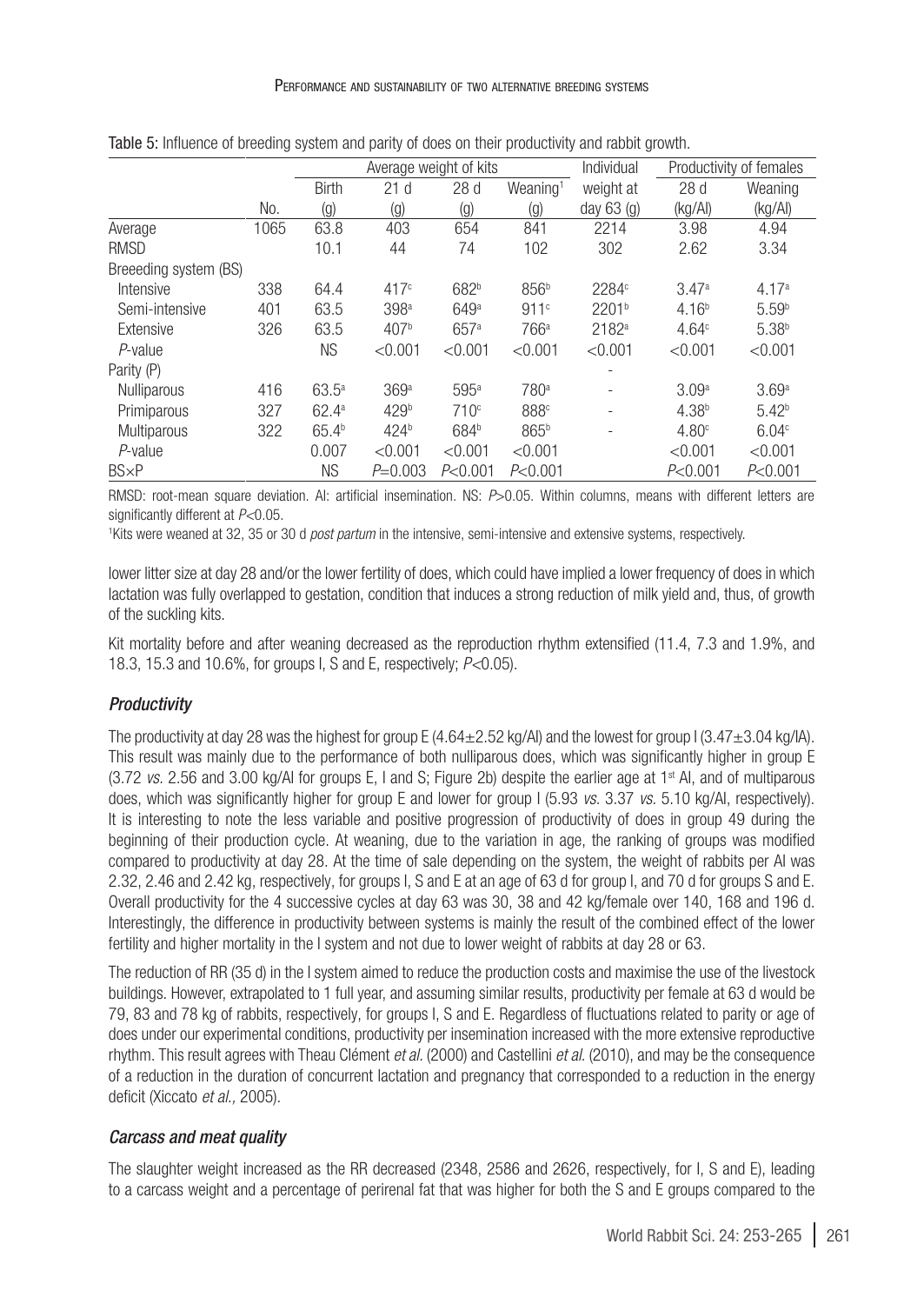#### Theau-Clément *et al.*

|                      |     | Slaughter         | Carcass           | Dressing          | Perirenal fat     | Hind part/Fore part |
|----------------------|-----|-------------------|-------------------|-------------------|-------------------|---------------------|
|                      |     |                   |                   |                   |                   |                     |
|                      | No. | weight $(q)^1$    | weight $(q)^1$    | percentage (%)    | $(\%)$            | ratio               |
| Average              | 300 | 2520              | 1413              | 56.0              | 1.46              | 1.04                |
| Breeding system (BS) |     |                   |                   |                   |                   |                     |
| Intensive            | 100 | 2348 <sup>a</sup> | 1267a             | 53.9 <sup>a</sup> | 1.25 <sup>a</sup> | 1.03 <sup>a</sup>   |
| Semi-intensive       | 100 | 2586 <sup>b</sup> | 1482 <sup>b</sup> | 57.3 <sup>b</sup> | 1.53 <sup>b</sup> | 1.05 <sup>b</sup>   |
| Extensive            | 100 | 2626c             | 1491 <sup>b</sup> | 56.8 <sup>b</sup> | 1.59 <sup>b</sup> | 1.02 <sup>a</sup>   |
| P-value              |     | < 0.001           | < 0.001           | < 0.001           | < 0.001           | < 0.001             |
| Sex (S)              |     |                   |                   |                   |                   |                     |
| Males                | 150 | 2501 <sup>a</sup> | 1410              | 56.3              | 1.38 <sup>a</sup> | 1.03                |
| Females              | 150 | 2540 <sup>b</sup> | 1417              | 55.7              | 1.54 <sup>b</sup> | 1.04                |
| P-value              |     | < 0.001           | 0.09              | 0.06              | < 0.001           | <b>NS</b>           |
| $BS \times S$        |     | <b>NS</b>         | ΝS                | P<0.05            | ΝS                | <b>NS</b>           |

<span id="page-9-0"></span>

|  | Table 6: Influence of the breeding system and sex on rabbit carcass quality measurements. |
|--|-------------------------------------------------------------------------------------------|
|--|-------------------------------------------------------------------------------------------|

Within columns and trait, means with different letters are significantly different at *P<*0.05. 1

<sup>1</sup>Kits were slaughtered at 63, 70 and 70 d *post partum* in the intensive, semi-intensive and extensive systems, respectively.

I group [\(Table 6\)](#page-9-0). These differences can mostly be explained by the slaughter age, earlier in the I group. Indeed, as rabbits grow older, the heavier and fatter they become (Dalle Zotte, 2002). Live weight and perirenal fat percentage were greater for females than males (2540±14 *vs.* 2501±13 g, and 1.54±0.04 *vs.* 1.38±0.04%, respectively), in agreement with Lazzaroni *et al.* (2009). The interaction between the reproductive system and the sex was significant for the dressing percentage [\(Figure 3](#page-9-1)), even though within system the dressing percentage did not vary according to the sex. Rabbits in the I group obtained the lowest yields regardless of their sex, probably due to their earlier age at slaughter (Rao *et al.,* 1978; Dalle Zotte, 2002). Females in the E group had a lower dressing percentage than males in the S group and both sexes of I system. The hind part to fore part ratio was significantly higher in the S group. This could partly be due to the higher age at weaning in the S group, as Zita *et al.* (2007) showed that the older the rabbits were at weaning, the higher the loin yields were.

The reproductive system had no impact on the ultimate pH of meat in the lumbar region [\(Table 7](#page-10-0)). However, the intensity of lightness and yellow colour was higher for the meat of rabbits in the I and E groups than those in the S group. The meat pH of the hind legs was lower in the I and E groups than in the S group. Meat has a higher intensity of lightness but a lower intensity of colour in rabbits in the I and E groups than those in the S group. Sex had no impact on the final meat pH and a very limited impact on meat colour. Several studies have reported that the ultimate pH of rabbit meat decreases as slaughter age increases (Hulot and Ouhayoun, 1999). However, in accordance with



<span id="page-9-1"></span>Figure 3: Dressing percentage according to breeding system and animal sex. I system: Intensive system; S system: Semi intensive system, E system: Extensive system. Bars not sharing letters were significantly different at *P*<0.05

our results, some authors found no impact of age on ultimate pH (Dalle Zotte, 2002) or an increase as rabbits grow older (Lambertini *et al.*, 1996). The impact of the reproductive system on pH and the intensity of lightness could also be due to the weaning age. Indeed, Bivolarski *et al.* (2011) found a less acidic and darker meat when rabbits were weaned at 35 d compared to 21 d. The acidification of the hind leg meat of rabbits in the I and E groups compared to those in the S group could have impaired the water-holding capacity of the meat, as a correlation between these parameters has been shown in rabbit (Hulot and Ouhayoun, 1999). However, differences between reproductive systems were very limited (<0.1 pH unity) and probably have no effect on meat transformation or consumer perception. In the same way, the impact of the reproductive system on meat appearance is probably too weak to affect consumer acceptability.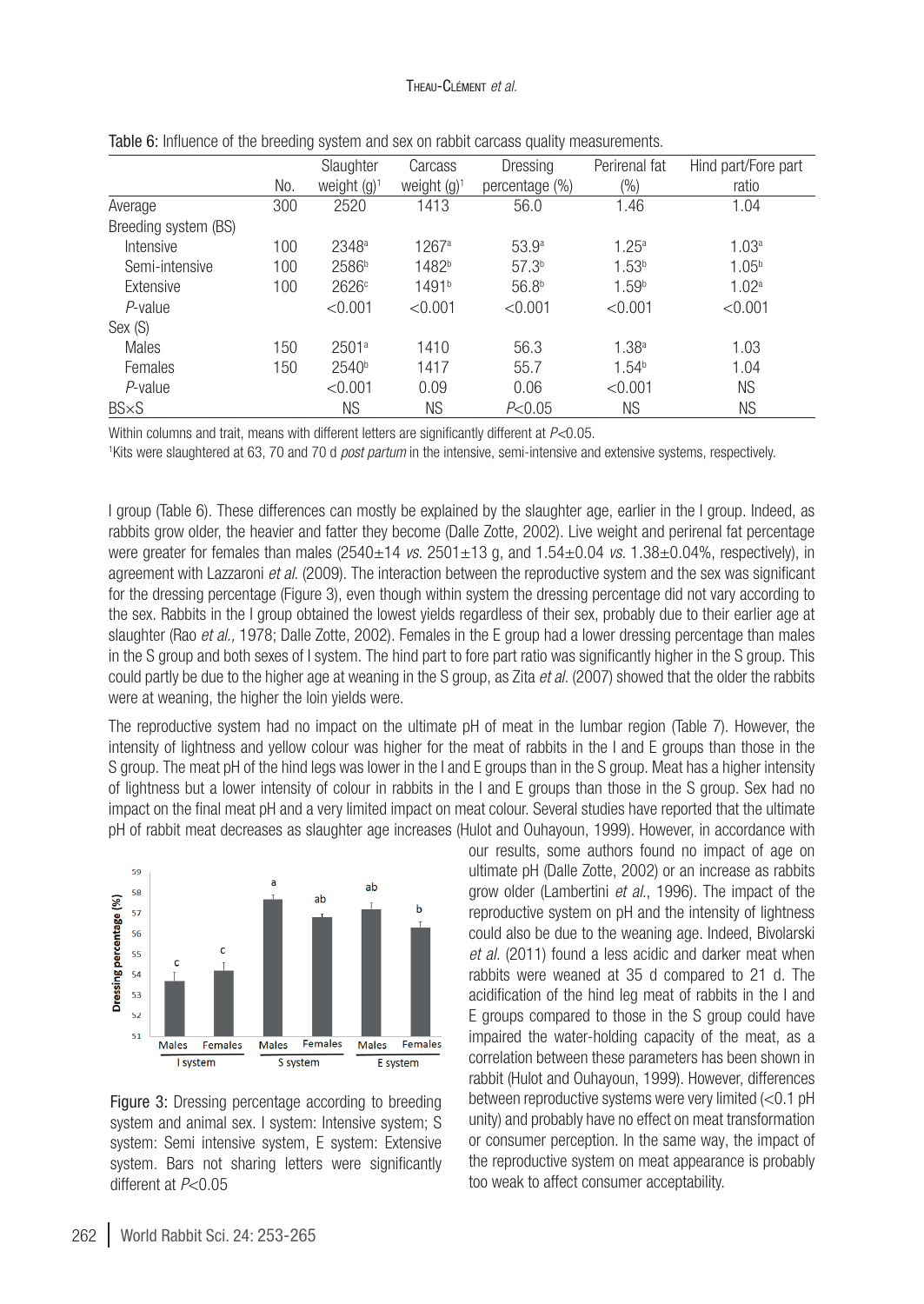|                      |     | Lumbar<br>region 24 h |                    | Lumbar region colour |                   | Hind legs<br>24 h |                    | Hind leg colour   |                   |
|----------------------|-----|-----------------------|--------------------|----------------------|-------------------|-------------------|--------------------|-------------------|-------------------|
|                      | No. | рH                    | $L^*$              | $a^*$                | $h^*$             | рH                | I*                 | $a^*$             | $h^*$             |
| Average              | 300 | 5.72                  | 55.0               | 5.03                 | 5.04              | 5.80              | 52.80              | 4.85              | 3.32              |
| Breeding system (BS) |     | <b>NS</b>             |                    |                      |                   |                   |                    |                   |                   |
| Intensive            | 100 | 5.73                  | 56.38 <sup>b</sup> | 4.88 <sup>a</sup>    | $5.22^{b}$        | 5.80 <sup>a</sup> | 54.09 <sup>c</sup> | 4.03 <sup>a</sup> | 2.70 <sup>a</sup> |
| Semi-intensive       | 100 | 5.72                  | 52.69 <sup>a</sup> | 4.53 <sup>a</sup>    | 4.28 <sup>a</sup> | 5.84 <sup>b</sup> | 51.09a             | 6.08 <sup>c</sup> | 3.53 <sup>b</sup> |
| Extensive            | 100 | 5.72                  | 55.91 <sup>b</sup> | 5.67 <sup>b</sup>    | 5.61c             | 5.77a             | 53.22 <sup>b</sup> | 4.46 <sup>b</sup> | 3.72 <sup>b</sup> |
| $P$ -value           |     | ΝS                    | < 0.001            | < 0.001              | < 0.001           | < 0.01            | < 0.001            | < 0.001           | < 0.001           |
| Sex (S)              |     |                       |                    |                      |                   |                   |                    |                   |                   |
| Males                | 150 | 5.72                  | 55.21              | $5.23^{b}$           | 5.12              | 5.79              | 53.06 <sup>b</sup> | 4.93              | 3.40              |
| Females              | 150 | 5.72                  | 54.78              | 4.83 <sup>a</sup>    | 4.95              | 5.81              | 52.51 <sup>a</sup> | 4.77              | 3.23              |
| P-value              |     | ΝS                    | <b>NS</b>          | < 0.05               | <b>NS</b>         | <b>NS</b>         | < 0.05             | <b>NS</b>         | <b>NS</b>         |
| $BS \times S$        |     | 0.07                  | 0.39               | 0.93                 | 0.48              | 0.80              | 0.96               | 0.28              | 0.65              |

<span id="page-10-0"></span>Table 7: Influence of the breeding system and sex on rabbit meat quality measurements.

Within columns, means with different letters are significantly different at *P*<0.05. L: lightness; a: redness; b: yellowness.

#### *Sustainability assessment*

The [Table 3](#page-4-0) reported the scores obtained by alternative systems for each indicator. [Figure 4](#page-10-1) shows that the 2 alternative systems mainly modified the sustainability profile of the production system in terms of the economic and social criteria. The I system improves the score for the "economic viability" (+0.17) and "labour efficiency" (+0.13) criteria as the result of the larger number of reproductive cycles performed annually. However, this causes a negative effect on the "working condition" (–0.50) criterion. The weaker performance observed by the reproductive cycle, particularly due to the higher mortality rate for females and growing rabbits, decreased the scores on the "efficiency of the production process" (–0.60) and "breeding practices respectful of animal welfare" (–0.33) criteria. The score



<span id="page-10-1"></span>Figure 4: Impacts of alternative practices (A: Intensive *vs.* Semi intensive system; B: Extensive *vs.* Semi intensive system) on sustainability of rabbit production system.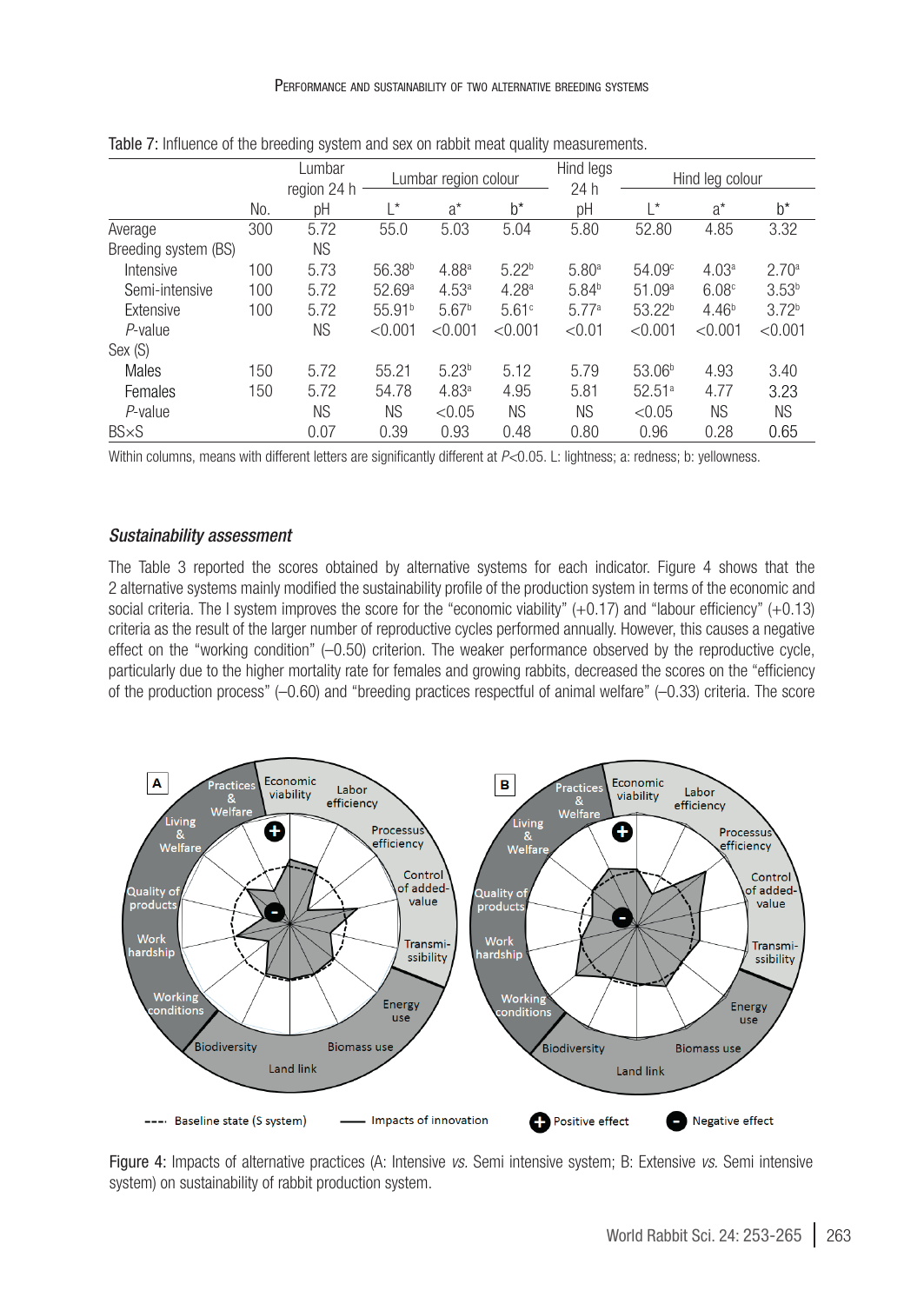on the "quality of products" (–0.50) criterion is reduced due to the lower animal weight at slaughter and lower carcass yield. An adjustment of the system, such as feeding strategy, could help to reduce these disadvantages.

In the E system, the animal performance per reproductive cycle was improved, which increased the score for the "efficiency of the production process" (+0.55) criterion. However, this is linked to a reduction in the number of batches per year, which reduces the score on the "labour efficiency" (–0.38) criterion but improves the score on the "working condition" (+0.38) criterion. Some other positive effects were observed such as in "control of the addedvalue" (+0.12) due to lower feed cost, and "biomass use" (+0.17) due to lower feed intake. The positive effect on the "breeding practices respectful of animal welfare" criterion (+0.12) is due to a positive effect on kit viability.

The multicriteria assessment method helps to provide a broader vision than the analysis of animal performance alone. In this regard, the I system, which was based on economic and environmental incentives, had no effect on environmental performance but a positive effect on 2 of the 5 economic criteria (economic viability and labour efficiency). However, it has a negative effect on several social criteria (animal welfare, working condition and quality of product). In contrast, the E system, which was based on social incentives, also had a positive effect on one economic criterion (process efficiency) and one environmental criterion (biomass use). This sustainability assessment could be improved by using a quantitative evaluation instead of semi-quantitative scoring as was done here and which is of low precision. Some other methods have been developed to evaluate the sustainability of other livestock production systems (Lairez *et al.,* 2015) and might be adapted to rabbit production. Additionally, an assessment of the breeding unit (reproduction and fattening periods) can be considered as being too restrictive in terms of environmental impacts. To this end, the life cycle analysis method makes it possible to take impacts upstream and downstream of the rearing units (from cradle to grave) into account and was previously used in a relevant way to compare livestock systems (pig: Basset-Mens *et al.,* 2007; poultry: Leinonen *et al.,* 2012).

### **CONCLUSION**

This study aimed to evaluate the effects of 2 alternative breeding systems compared to the current dominant French rabbit production system in terms of performance and sustainability. Present results showed that a simultaneous change in several breeding practices could lead to new coherent and functional systems. Under our experimental conditions, an early  $1<sup>st</sup>$  insemination (16.6 wk) associated with an extensive reproduction rhythm (49 d) resulted in higher productivity (kg/AI) at day 28 and 63 than in the control breeding system. An intensive reproduction rhythm (35 d) combined with a 1<sup>st</sup> AI at 20.6 wk, slaughter at 63 d and an adapted feeding strategy for females failed to improve productivity (kg/female over 4 cycles) at day 28 and 63 compared to the control breeding system. However, a multicriteria assessment showed that both alternative systems improved various aspects of sustainability beyond productivity. Present results also showed that an assessment of performance over a long period, for example over 4 successive reproductive cycles as in our case, is necessary to observe the system dynamics. Further methodological developments are needed to evaluate the consequences of alternative breeding practices, both quantitatively and beyond the rearing unit.

Acknowledgements: This work was supported by the CAS DAR (Cunipalm n° 9023) and by the French Interprofessional Rabbit Association (CLIPP).

## **REFERENCES**

- Basset-Mens C., van der Werf H.M.G., Robin P., Morvan T., Hassouna M., Paillat J., Vertès F. 2007. Methods and data for the environmental inventory of contrasting pig production systems. *J. Clean. Prod., 15: 1395-1405*. *[doi:10.1016/j.](http://dx.doi.org/10.1016/j.jclepro.2006.03.009) [jclepro.2006.03.009](http://dx.doi.org/10.1016/j.jclepro.2006.03.009)*
- Bivolarski B.L., Vachkova E., Ribarski S.S. 2011. Effect of weaning age upon the slaughter and physiochemical traits of rabbit meat. *Veterinarski Archiv., 8: 499-511*.
- Blasco A., Ouhayoun J. 1993. Harmonization of criteria and terminology in rabbit meat research. Revised proposal. *World Rabbit. Sci., 4*: *93-99*. *[doi:10.4995/wrs.1996.278](http://dx.doi.org/10.4995/wrs.1996.278)*
- Blocher F., Franchet A. 1990. Fertilité, prolificité et productivité au sevrage en insémination artificielle et en saillie naturelle : influence de l'intervalle mise bas-saillie sur le taux de fertilité. *5èmes Journ. Rech. Cunicole, 12-13 décembre 1990, Paris, France*.